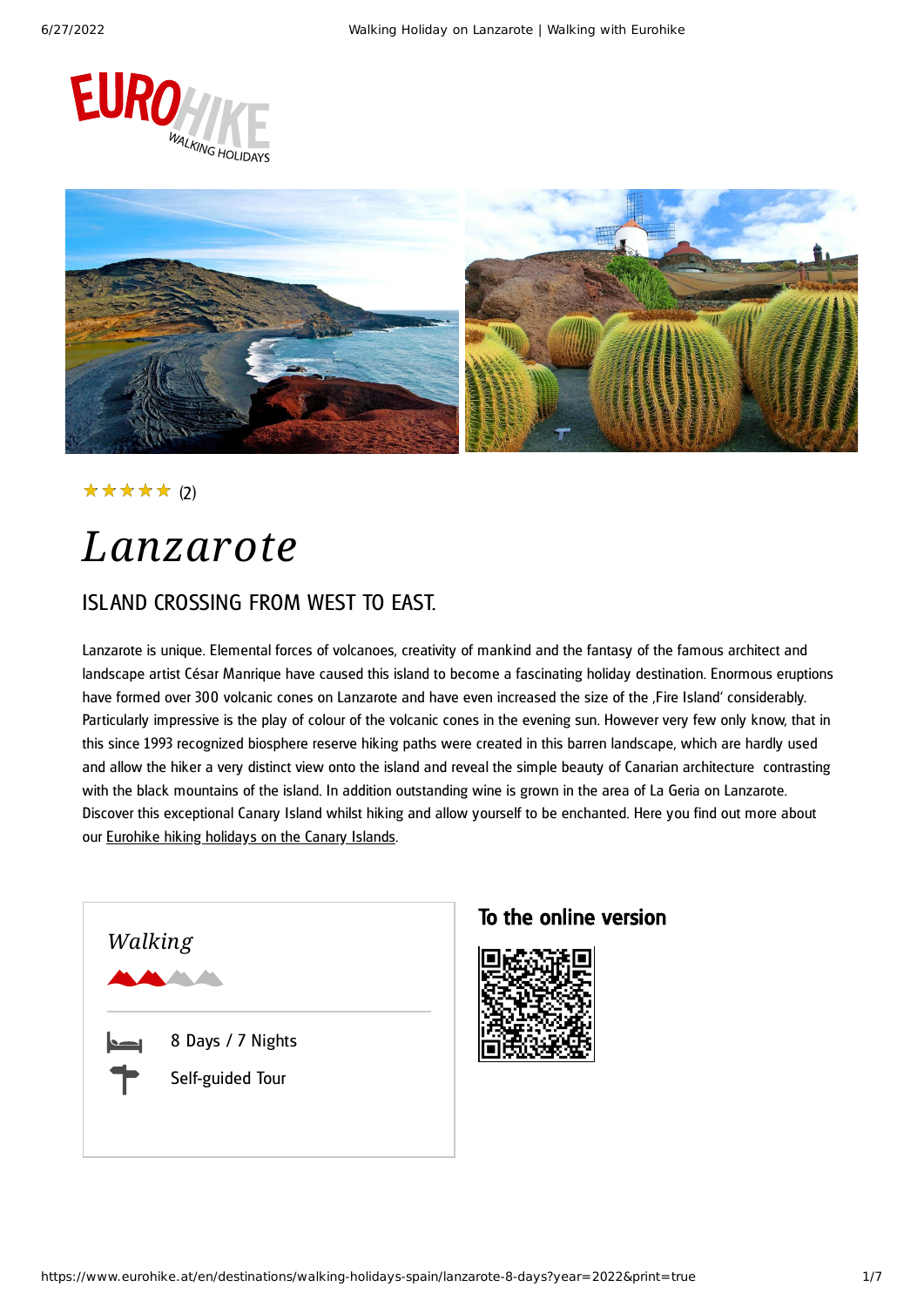DAY 1

DAY  $\overline{\phantom{0}}$ 

# *Itinerary*

### *Yaiza – San [Bartolomé](#page-1-0)*

<span id="page-1-0"></span>You hike to the traditional village of Uga, where Arabian camels are still bred to this day, after that you proceed into the very lauded wine-growing region of the island, where the countless craters on the 'Picón' (volcanic ash fields up to a size of 2.5 m) enable a very special way of viticulture. Volcanic rocks arranged in a semi-circle protect the vines from the wind and the layers of lapilli accumulate water perfectly. Should the opportunity arise, we highly recommend you do not miss out on sampling local wines.

<span id="page-1-1"></span>

*[Nazaret](#page-1-2) – Haría* DAY 4

<span id="page-1-2"></span>En route is the open-air museum Teguise, up until 1852 the capital of the island. Please take time for a wander around the alleyways leading between the noble houses and palaces. With a view onto the ,Castillo Sta. Barbara' you ascend to the pilgrimage chapel 'Las Nieves', from where you enjoy a sublime view onto the Bay of Famara, a popular surfer's spot. After that you reach Haría, the so-called , Valley of 1000 palm trees' and final residence of Manriques.

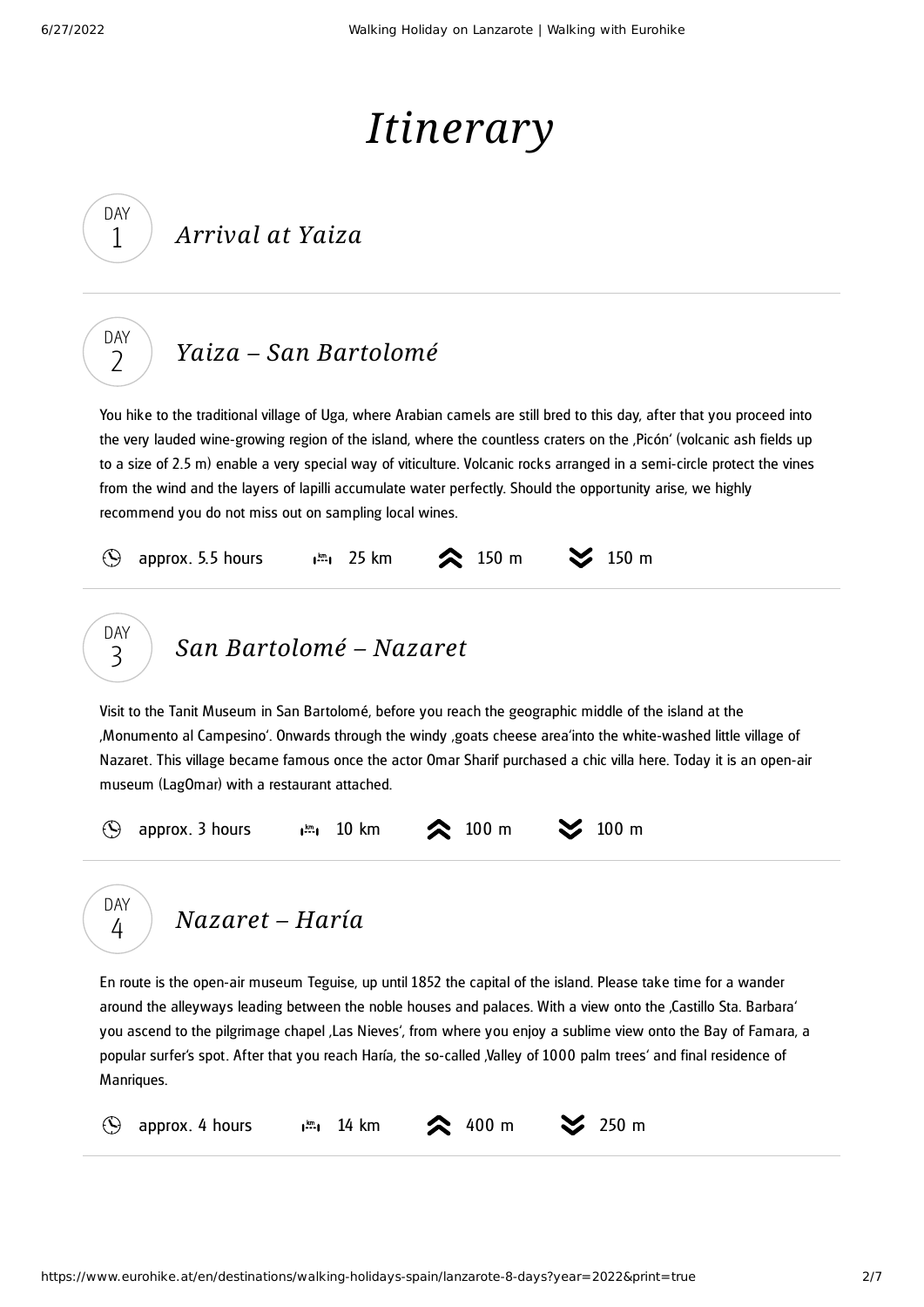

## *Circular Walk 'Valley of [Flowers'](#page-2-0)*

<span id="page-2-0"></span>Descent to the coast through the oasis-like Valle de Temisa', also called the Valley of 1000 Flowers'. The hiking path starts off slightly steeper and meanders slowly between cultured terraces of the Barrancos downhill all the way to the sea, where the sandy beaches of Arrieta invite you to a proper swim in the Atlantic. Then enjoy fresh fish prepared in one of the excellent restaurants with seaview before taking the bus back to Haría.

<span id="page-2-1"></span>



### *Circular Walk 'La Graciosa' or Visit of the Magic Worlds ['Manriques'](#page-2-2)*

<span id="page-2-2"></span>Today you have a choice: either embark on a trip to the picture-perfect island La Graciosa ('the Graceful') with a 20 minute crossing directly from Orzola, or visit the mystic magic worlds of César Manrique. On , La Graciosa' a circular hiking tour awaits with views onto the now uninhabited rocky islands of Alegranza and Montaña Clara. Alternatively, you can visit caves embellished by Manrique, and Punta de Mujeres, a charming holiday resort inviting you for a swim.

 $\mathcal{O}$ 

approx. 2.5 to 4 hours  $\lim_{n \to \infty} 15 \text{ km}$   $\bigotimes$  50 m  $\bigotimes$  250 m



*Departure or extension*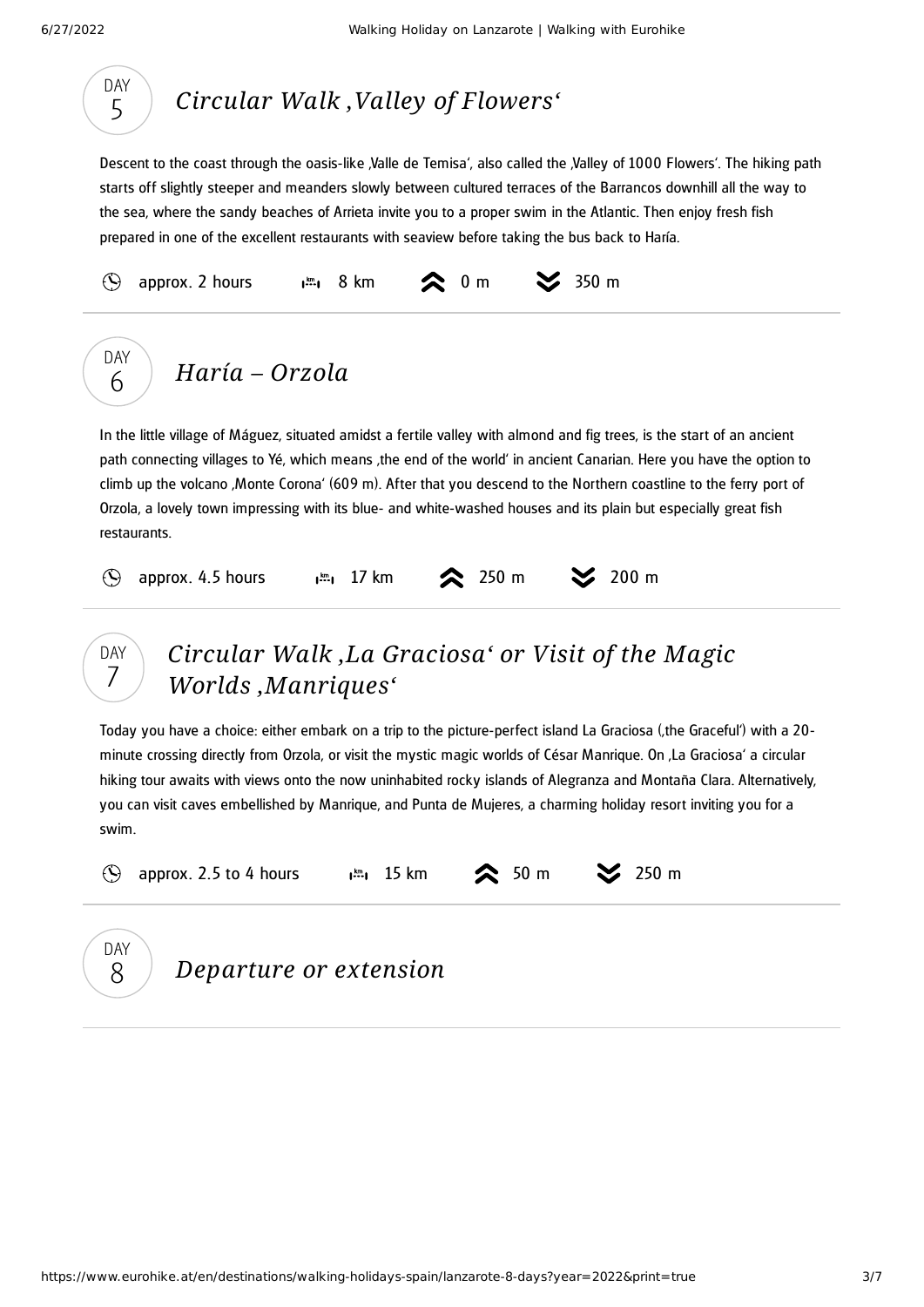# *Tour character*

For the daily hiking tours a good basic fitness level is required with walking times ranging between approx. 2 and 5.5 hours. You walk on marked hiking paths and country lanes, across Lanzarote from West to East featuring ist volcanic character. For the hiking tour on Day 4 and 5 some level of surefootedness is required. This hiking week offers a lovely combination of bizarre nature and original Canarian lifestyle.

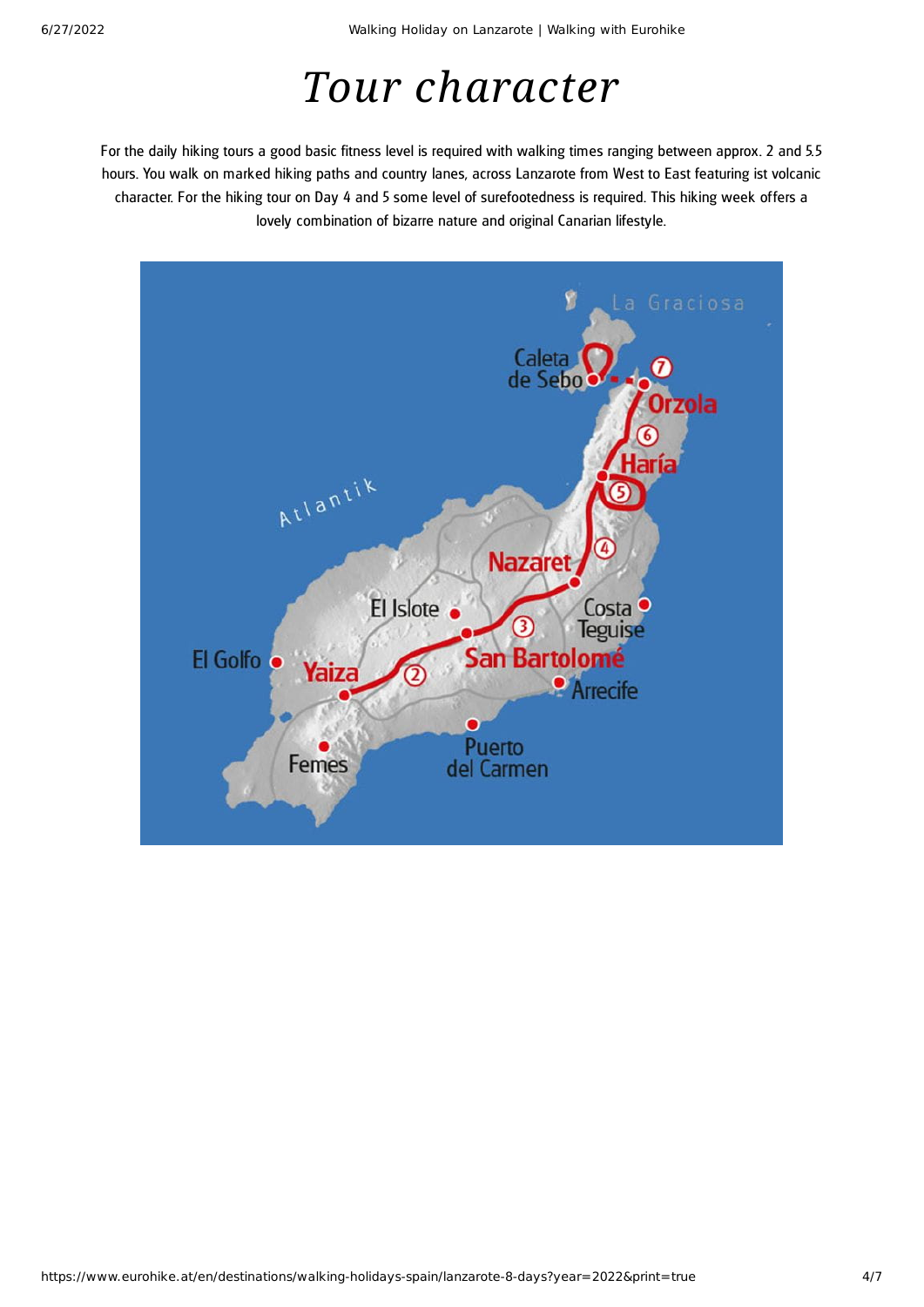# *Prices and events*

### *Place of arrival: Yaiza*

#### Season 1 01.01.2022 - 30.06.2022 | 01.09.2022 - 31.12.2022 | Arrival daily

#### Lanzarote, 8 days, ES-L AWYO-08X

Base price 749.00

Surcharge single room 419.00

Category: 5x country houses and country hotels, 2x lovely guest house (communal shared bathroom)

You can book extra nights for any day of your tour. Prices upon request!

Prices per person in EUR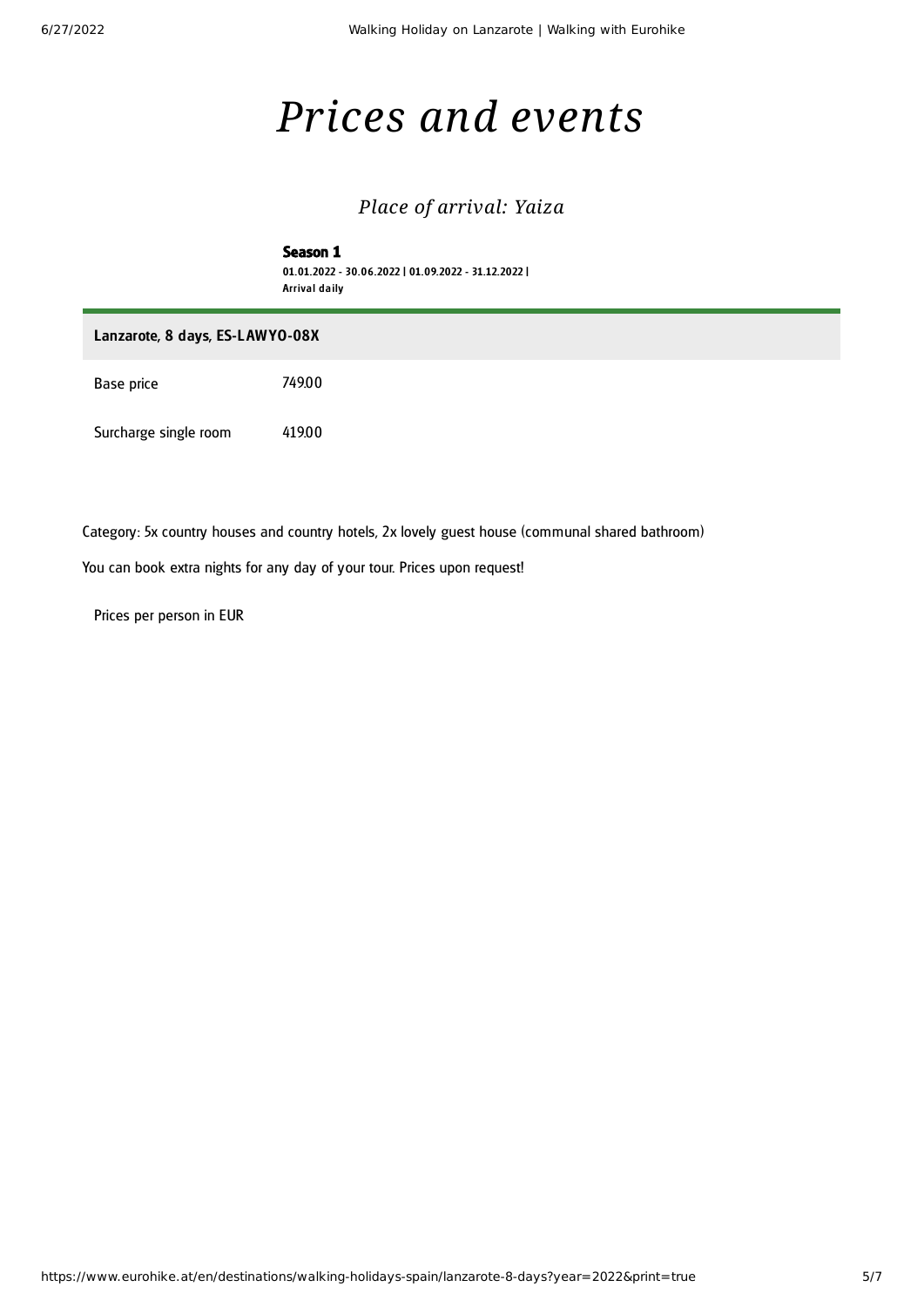# *Services and infos*

### Services

#### Included:

- Accommodation as already mentioned
- Breakfast
- Luggage transfer
- Transfer from/to Lanzarote airport

#### Infos

#### Arrival / Departure:

Lanzarote Airport. Organised transfer to the hotel  $\bullet$ and return transfer at the end of the tour. Transfers are included in the price.

- Carefully elaborated route description  $\bullet$
- Detailed travel information 1x per room (German)  $\bullet$
- Service hotline

#### Note:

- Tourist tax, if due, is not included in the price  $\bullet$
- Bus journey to Haría on Day 5, approx. EUR 4 per  $\bullet$ person
- Ferry ride to the island , La Graciosa', approx. EUR  $\bullet$ 20 per person
- Further important information according to the  $\bullet$ package travel law can be found [here](https://www.eurohike.at/en/travel-information/before-the-tour/pci)!